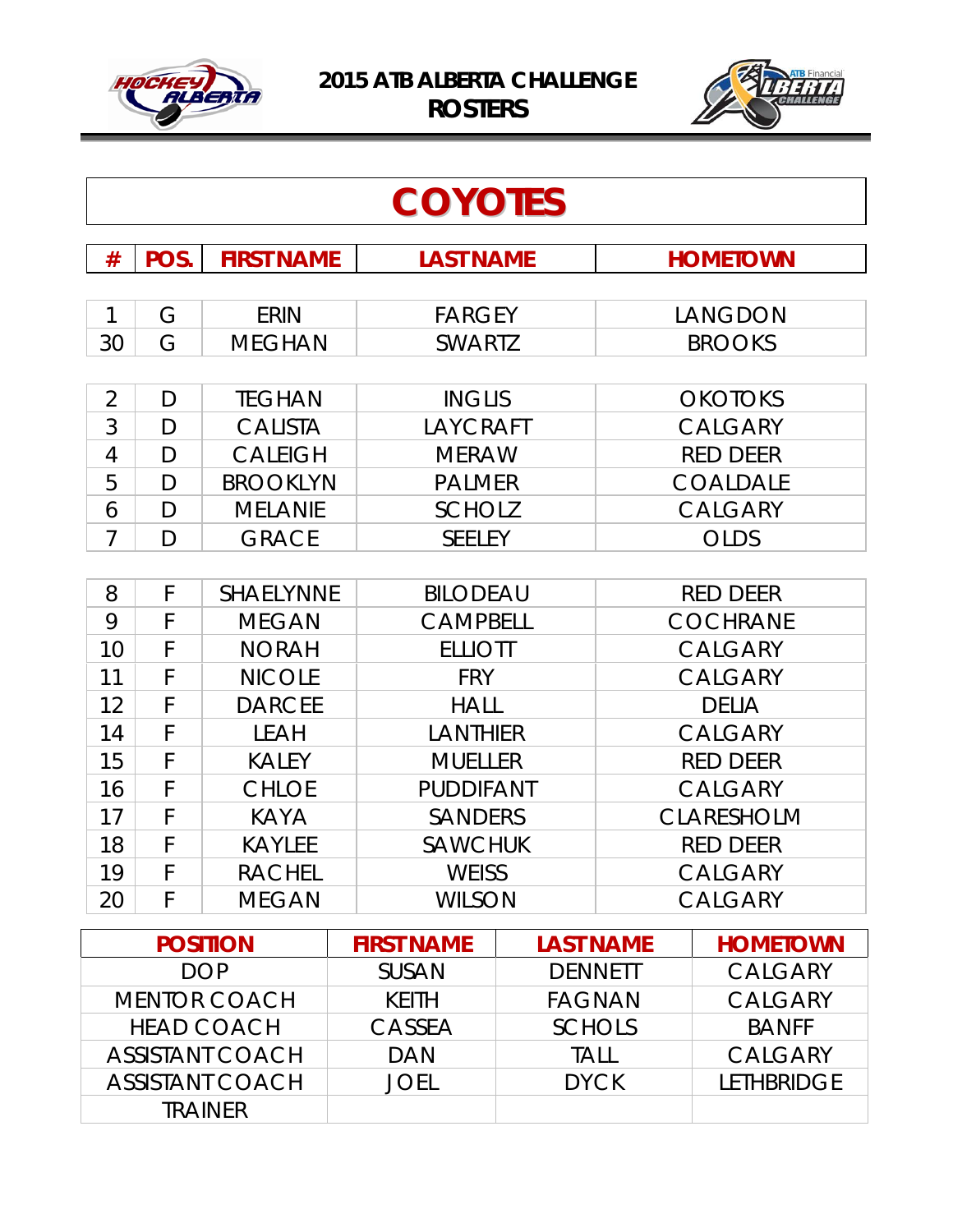



|                     | <b>FLYERS</b> |                        |                    |                    |                 |                     |
|---------------------|---------------|------------------------|--------------------|--------------------|-----------------|---------------------|
| #                   | POS.          | <b>FIRST NAME</b>      | <b>LAST NAME</b>   |                    |                 | <b>HOMETOWN</b>     |
|                     |               |                        |                    |                    |                 |                     |
| 1                   | G             | <b>SYDNEY</b>          | <b>PAQUETTE</b>    |                    |                 | <b>CALGARY</b>      |
| 30                  | G             | <b>KAITLYN</b>         | <b>ROSS</b>        |                    |                 | <b>REDCLIFF</b>     |
|                     |               |                        |                    |                    |                 |                     |
| $\overline{2}$      | D             | <b>JESSICA</b>         | <b>KONDAS</b>      |                    |                 | <b>CALGARY</b>      |
| 3                   | D             | <b>KATE</b>            | <b>LEWIS</b>       |                    |                 | <b>CALGARY</b>      |
| 4                   | D             | <b>ISABELLA</b>        | <b>POZZI</b>       |                    |                 | <b>CALGARY</b>      |
| 5                   | D             | <b>JESSICA</b>         | <b>RIDDELL</b>     |                    |                 | <b>CALGARY</b>      |
| 6                   | D             | <b>HOLLY</b>           | <b>TECKLENBURG</b> |                    |                 | <b>CALGARY</b>      |
| $\overline{7}$      | D             | <b>REBECCA</b>         | <b>TONEY</b>       |                    |                 | <b>CHESTERMERE</b>  |
|                     |               |                        |                    |                    |                 |                     |
| 8                   | F             | <b>MEGAN</b>           | <b>BENOIT</b>      |                    |                 | <b>RED DEER</b>     |
| 9                   | F             | <b>JADE</b>            | <b>BUSSARD</b>     |                    | <b>RED DEER</b> |                     |
| 10                  | F             | <b>SHAE</b>            | <b>DEMALE</b>      |                    |                 | <b>RED DEER</b>     |
| 11                  | F             | <b>PAIGE</b>           | <b>GRENIER</b>     |                    |                 | <b>OLDS</b>         |
| 12                  | F             | <b>AUTUMN</b>          | <b>KEHLER</b>      |                    |                 | <b>CALGARY</b>      |
| 14                  | F             | <b>COURTNEY</b>        | <b>KOLLMAN</b>     |                    |                 | <b>CALGARY</b>      |
| 15                  | F             | KARA                   | <b>KONDRAT</b>     |                    |                 | <b>COCHRANE</b>     |
| 16                  | F             | <b>MACKENZIE</b>       | <b>LAUSBERG</b>    |                    |                 | <b>CALGARY</b>      |
| 17                  | F             | <b>BROOKE</b>          | <b>MCCOOL</b>      |                    |                 | <b>CALGARY</b>      |
| 18                  | F             | <b>MARY</b>            | <b>MCDONALD</b>    |                    |                 | <b>CALGARY</b>      |
| 19                  | F             | JORDAN                 | <b>MORTLOCK</b>    |                    |                 | <b>MEDICINE HAT</b> |
| 20                  | F             | <b>TAYLOR</b>          | <b>SEEGMILLER</b>  |                    |                 | <b>AIRDRIE</b>      |
| <b>POSITION</b>     |               | <b>FIRST NAME</b>      | <b>LAST NAME</b>   |                    | <b>HOMETOWN</b> |                     |
| <b>DOP</b>          |               | <b>VAL</b>             | <b>ALEXANDER</b>   |                    | <b>CALGARY</b>  |                     |
| <b>MENTOR COACH</b> |               | <b>TOM</b>             |                    | <b>POINTER</b>     | <b>CALGARY</b>  |                     |
|                     |               | <b>HEAD COACH</b>      | <b>CAITLYN</b>     |                    | <b>KASPRICK</b> | <b>LETHBRIDGE</b>   |
|                     |               | <b>ASSISTANT COACH</b> | <b>AMY</b>         | <b>VAN BUSKIRK</b> |                 | <b>LETHBRIDGE</b>   |
|                     |               | <b>ASSISTANT COACH</b> | <b>SEAN</b>        | <b>BAUER</b>       |                 | <b>CALGARY</b>      |
| <b>TRAINER</b>      |               | <b>BRAD</b>            | <b>HUGHES</b>      |                    | <b>CALGARY</b>  |                     |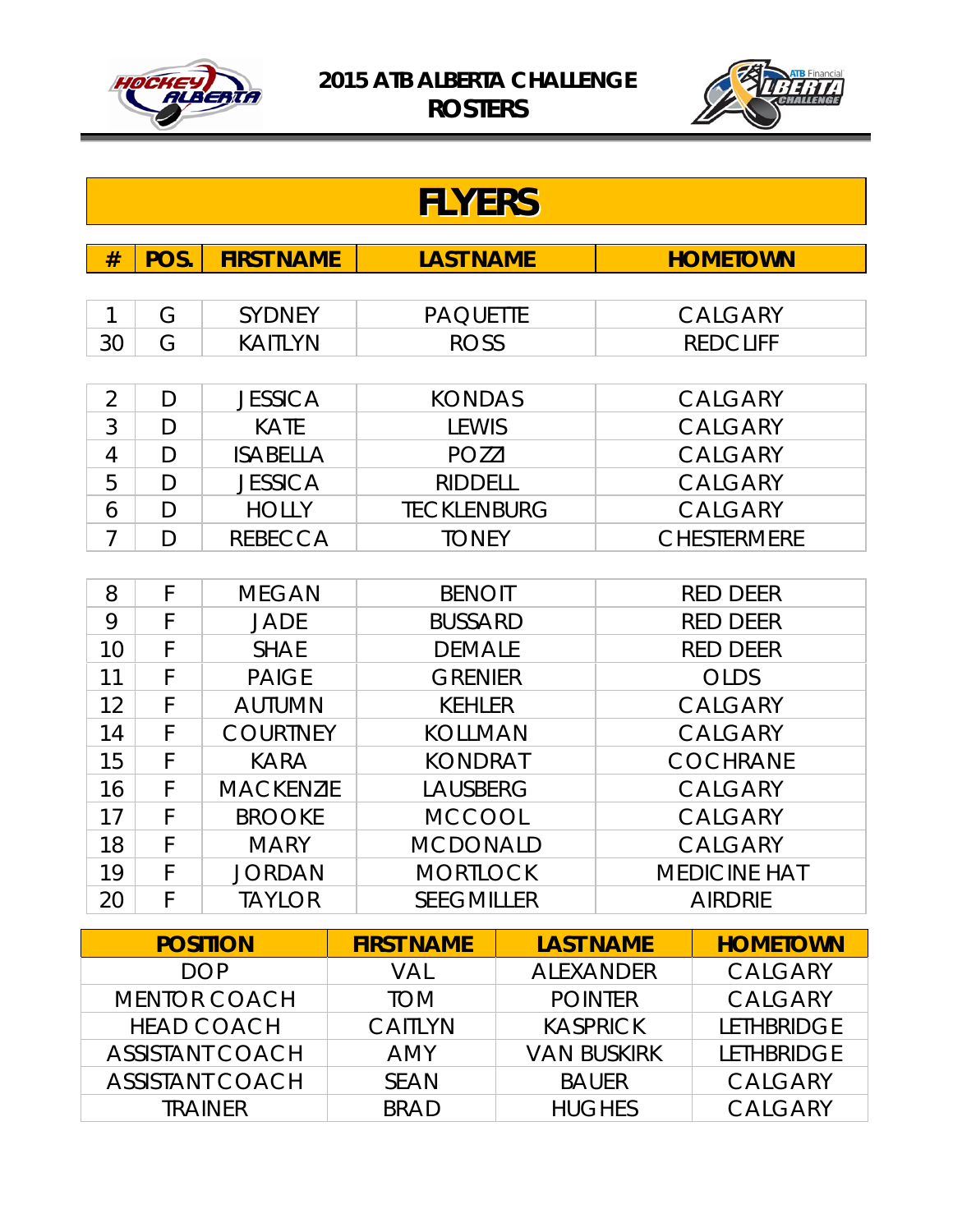



|                | <b>LIGHTNING</b> |                   |                                       |                   |
|----------------|------------------|-------------------|---------------------------------------|-------------------|
| #              | POS.             | <b>FIRST NAME</b> | <b>LAST NAME</b>                      | <b>HOMETOWN</b>   |
| 1              | G                | <b>CASSIDY</b>    | <b>BROWN</b>                          | <b>CALGARY</b>    |
| 30             | G                | <b>CAROLINE</b>   | <b>GOSLING</b>                        | <b>CALGARY</b>    |
| $\overline{2}$ | D                | <b>HOLLY</b>      | <b>ANGUS</b>                          | <b>CALGARY</b>    |
| 3              | D                | <b>EMMA</b>       | <b>BORBANDY</b>                       | LANGDON           |
| $\overline{4}$ | $\mathsf{D}$     | <b>MEG</b>        | <b>DYER</b>                           | <b>CALGARY</b>    |
| 5              | D                | <b>KARISSA</b>    | <b>HAMMOND</b>                        | <b>STRATHMORE</b> |
| 6              | D                | <b>KENDI</b>      | LUNDELL                               | <b>CALGARY</b>    |
| $\overline{7}$ | $\overline{D}$   | <b>AMELIA</b>     | <b>MARTIN</b>                         | <b>CALGARY</b>    |
|                |                  |                   |                                       |                   |
| 8              | F                | <b>KASSY</b>      | <b>BETINOL</b>                        | <b>OKOTOKS</b>    |
| 9              | F                | <b>LACEY</b>      | <b>DIMAULO</b>                        | <b>OKOTOKS</b>    |
| 10             | F                | <b>MARY</b>       | <b>HIRSCH</b>                         | <b>CALGARY</b>    |
| 11             | F                | <b>JESSE</b>      | <b>JACK</b>                           | <b>BYEMOOR</b>    |
| 12             | F                | LAURA             | <b>JARDIN</b>                         | <b>CALGARY</b>    |
| 14             | F                | <b>EMILY</b>      | <b>JOHNSTON</b>                       | <b>CALGARY</b>    |
| 15             | F                | <b>JENNA</b>      | <b>MEDHURST</b>                       | <b>CALGARY</b>    |
| 16             | F                | <b>BROOKLYN</b>   | <b>PALIN</b>                          | <b>OKOTOKS</b>    |
| 17             | F                | <b>SAGE</b>       | <b>SANSREGRET</b>                     | <b>CONSORT</b>    |
| 18             | F                | <b>REATH</b>      | <b>TRAINOR</b>                        | <b>CALGARY</b>    |
| 19             | F                | <b>ALAYNA</b>     | <b>WAGSTAFF</b>                       | <b>OLDS</b>       |
| 20             | F                | <b>JESSICA</b>    | <b>YOUNKER</b>                        | <b>CALGARY</b>    |
|                |                  | <b>POSITION</b>   | <b>LAST NAME</b><br><b>FIRST NAMF</b> | <b>HOMFTOWN</b>   |

| <b>POSITION</b>        | <b>FIRST NAME</b> | <b>LAST NAME</b> | <b>HOMETOWN</b> |
|------------------------|-------------------|------------------|-----------------|
| <b>DOP</b>             | <b>TRINA</b>      | <b>RADCLIFFE</b> | <b>OLDS</b>     |
| <b>MENTOR COACH</b>    | <b>WALLY</b>      | KOZAK            | <b>CALGARY</b>  |
| <b>HEAD COACH</b>      | <b>BOBBI-JO</b>   | <b>SLUSAR</b>    | <b>CALGARY</b>  |
| <b>ASSISTANT COACH</b> | <b>JESSICA</b>    | <b>CAMPBELL</b>  | <b>CALGARY</b>  |
| <b>ASSISTANT COACH</b> | <b>HAYLEY</b>     | <b>IRWIN</b>     | <b>CALGARY</b>  |
| <b>TRAINFR</b>         |                   |                  |                 |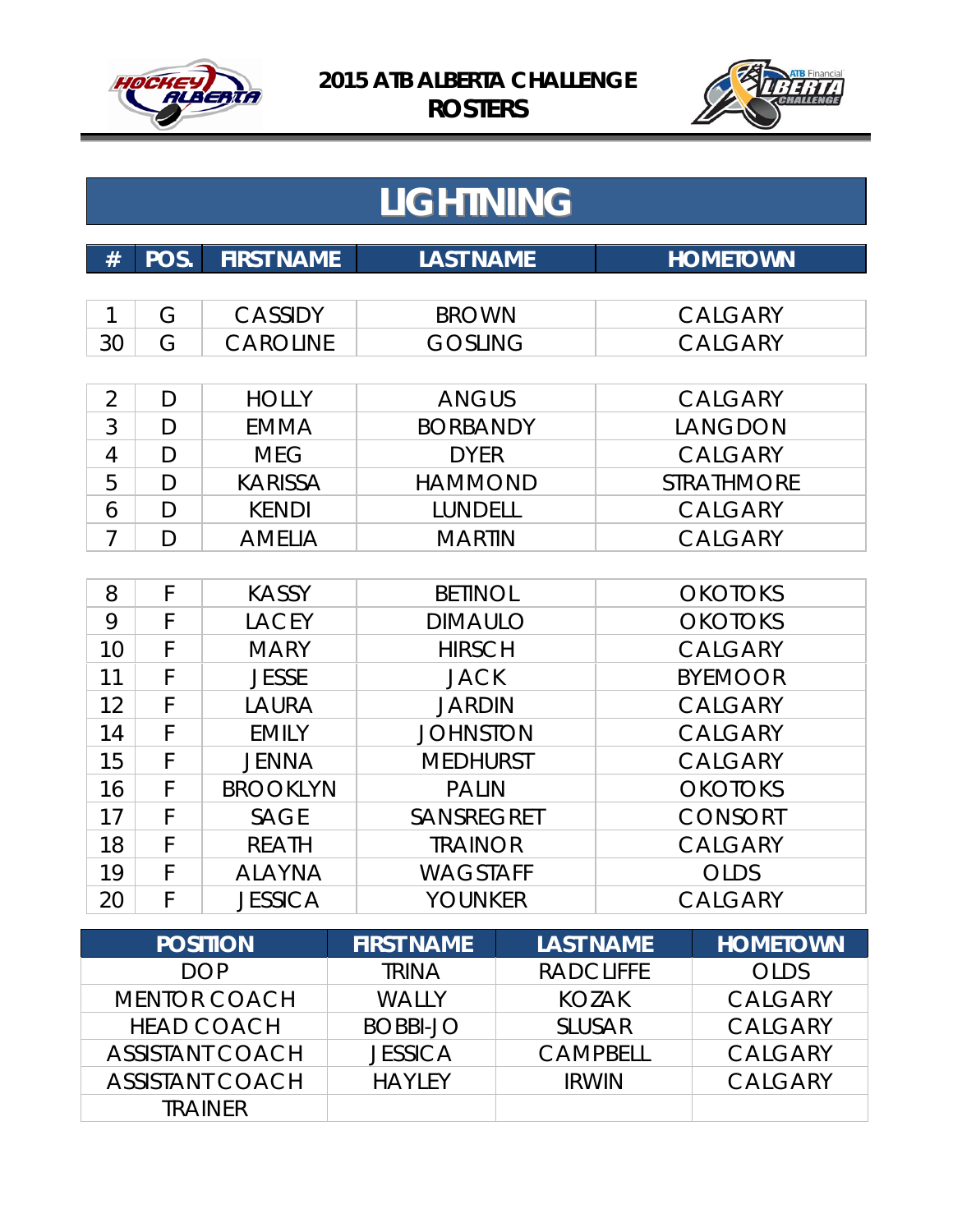



|                | <b>PREDATORS</b> |                   |                    |                        |  |
|----------------|------------------|-------------------|--------------------|------------------------|--|
| #              | POS.             | <b>FIRST NAME</b> | <b>LAST NAME</b>   | <b>HOMETOWN</b>        |  |
|                |                  |                   |                    |                        |  |
| 1              | G                | <b>BELLA</b>      | <b>MCKEE</b>       | <b>IRMA</b>            |  |
| 30             | G                | <b>MADISON</b>    | <b>MCLAREN</b>     | <b>TEES</b>            |  |
|                |                  |                   |                    |                        |  |
| $\overline{2}$ | D                | <b>TAYLOR</b>     | <b>ANKER</b>       | <b>SHERWOOD PARK</b>   |  |
| 3              | $\mathsf{D}$     | <b>GRACE</b>      | <b>BORLE</b>       | <b>ST. ALBERT</b>      |  |
| 4              | D                | <b>JENNA</b>      | <b>HIMER</b>       | <b>PEACE RIVER</b>     |  |
| 5              | D                | <b>REECE</b>      | <b>LAUMBACH</b>    | WAINWRIGHT             |  |
| 6              | D                | <b>CLARISSA</b>   | <b>LEWIS</b>       | <b>SHERWOOD PARK</b>   |  |
| $\overline{7}$ | D                | <b>TIANNA</b>     | YAREMKO            | <b>SPIRIT RIVER</b>    |  |
|                |                  |                   |                    |                        |  |
| 8              | F                | <b>MEGAN</b>      | <b>ARTHUR</b>      | <b>SHERWOOD PARK</b>   |  |
| 9              | F                | <b>PAYDEN</b>     | <b>BIALOWAS</b>    | <b>ST. ALBERT</b>      |  |
| 10             | F                | <b>PAYTON</b>     | <b>CHERNIWCHAN</b> | <b>EDMONTON</b>        |  |
| 11             | F                | <b>JAYME</b>      | <b>DOYLE</b>       | <b>STURGEON COUNTY</b> |  |
| 12             | F                | <b>TAYLOR</b>     | <b>GABRIELSON</b>  | <b>RIVERCOURSE</b>     |  |
| 14             | F                | <b>ATHENA</b>     | <b>HAUCK</b>       | <b>GRANDE PRAIRIE</b>  |  |
| 15             | F                | <b>MCKENZIE</b>   | <b>HEWETT</b>      | <b>EDMONTON</b>        |  |
| 16             | F                | <b>PAYTON</b>     | <b>LAUMBACH</b>    | WAINWRIGHT             |  |
| 17             | F                | <b>CASSIDY</b>    | <b>MAPLETHORPE</b> | WETASKIWIN             |  |
| 18             | F                | <b>CAMERON</b>    | <b>NIZIOL</b>      | <b>SHERWOOD PARK</b>   |  |
| 19             | F                | <b>BRANDY</b>     | <b>STEINMAN</b>    | <b>THORSBY</b>         |  |
| 20             | F                | <b>JAYDEN</b>     | <b>THORPE</b>      | <b>LLOYDMINSTER</b>    |  |

| <b>POSITION</b>        | <b>FIRST NAME</b> | <b>LAST NAME</b>  | <b>HOMETOWN</b> |
|------------------------|-------------------|-------------------|-----------------|
| <b>DOP</b>             | <b>CYLENNA</b>    | <b>ALEXANDER</b>  | <b>CALGARY</b>  |
| <b>MENTOR COACH</b>    | <b>LORETTA</b>    | <b>NORMANDEAU</b> | SHERWOOD PARK   |
| <b>HEAD COACH</b>      | <b>BOB</b>        | RUT7              | <b>RED DEER</b> |
| <b>ASSISTANT COACH</b> | <b>SHAWN</b>      | <b>KASCHL</b>     | <b>KITSCOTY</b> |
| <b>ASSISTANT COACH</b> | <b>DAYNA</b>      | <b>JANZEN</b>     | SHERWOOD PARK   |
| <b>TRAINER</b>         | <b>KARLA</b>      | <b>WOLANSKY</b>   | <b>EDMONTON</b> |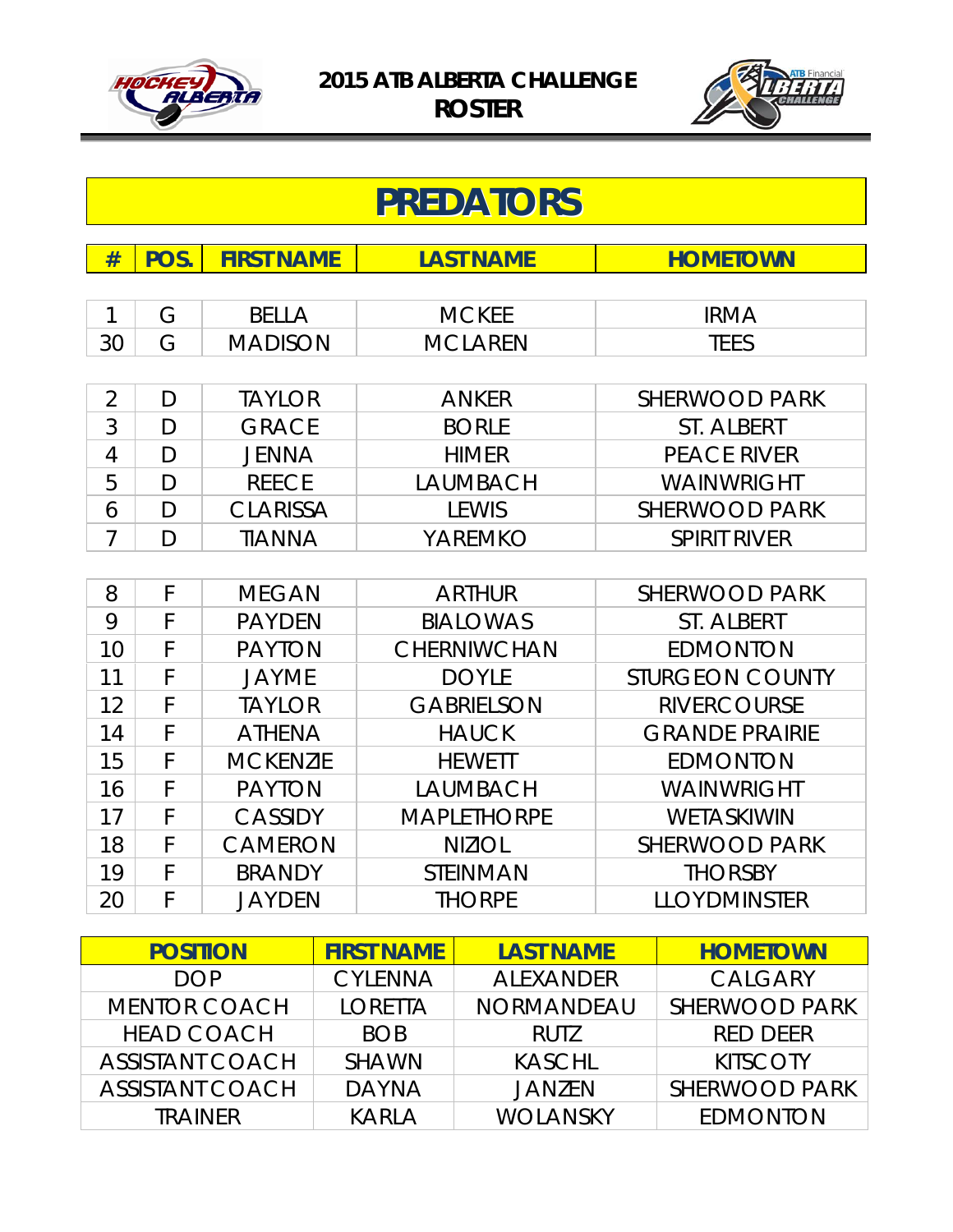



|                | <b>RED WINGS</b>                                                 |                  |                    |                          |  |  |  |  |
|----------------|------------------------------------------------------------------|------------------|--------------------|--------------------------|--|--|--|--|
| #              | POS.<br><b>FIRST NAME</b><br><b>LAST NAME</b><br><b>HOMETOWN</b> |                  |                    |                          |  |  |  |  |
|                |                                                                  |                  |                    |                          |  |  |  |  |
|                | G                                                                | <b>ALEXIS</b>    | <b>BRUCE</b>       | <b>STURGEON COUNTY</b>   |  |  |  |  |
| 30             | G                                                                | <b>NATASHA</b>   | <b>BORRETT</b>     | <b>STONY PLAIN</b>       |  |  |  |  |
|                |                                                                  |                  |                    |                          |  |  |  |  |
| $\overline{2}$ | D                                                                | <b>MACKENZIE</b> | <b>BUTZ</b>        | <b>SHERWOOD PARK</b>     |  |  |  |  |
| 3              | D                                                                | <b>GRACE</b>     | <b>CARRIERE</b>    | <b>FORT SASKATCHEWAN</b> |  |  |  |  |
| 4              | D                                                                | <b>CHELSEA</b>   | <b>DEBUSSCHERE</b> | <b>LLOYDMINSTER</b>      |  |  |  |  |
| 5              | D                                                                | <b>RACHEL</b>    | <b>HIERLMEIER</b>  | <b>ST. ALBERT</b>        |  |  |  |  |
| 6              | D                                                                | <b>KENNEDY</b>   | <b>KING</b>        | <b>KITSCOTY</b>          |  |  |  |  |
| 7              | D                                                                | <b>EMMA</b>      | <b>THOMAS</b>      | <b>GRANDE PRAIRIE</b>    |  |  |  |  |
|                |                                                                  |                  |                    |                          |  |  |  |  |
| 8              | F                                                                | <b>TESSA</b>     | <b>FLYNN</b>       | <b>EDMONTON</b>          |  |  |  |  |
| 9              | F                                                                | <b>HALLEY</b>    | <b>HAY</b>         | <b>BAWLF</b>             |  |  |  |  |
| 10             | F                                                                | <b>KENDRA</b>    | <b>JOHNSTON</b>    | <b>ST. ALBERT</b>        |  |  |  |  |
|                |                                                                  |                  |                    |                          |  |  |  |  |

| 10        |   | KENDRA           | <b>JOHNSTON</b>    | ST. ALBERT             |
|-----------|---|------------------|--------------------|------------------------|
| 11        |   | <b>MICHAELLA</b> | <b>KIBBLEWHITE</b> | <b>PARKLAND COUNTY</b> |
| 12        | F | <b>SHYLA</b>     | <b>KIRWER</b>      | SHERWOOD PARK          |
| 14        | F | <b>MACKENZIE</b> | <b>KORDIC</b>      | <b>EDMONTON</b>        |
| 15        | F | <b>SOPHIE</b>    | <b>LALOR</b>       | ST. ALBERT             |
| 16        | F | <b>MCKENNAH</b>  | <b>MANNIX</b>      | <b>WAINWRIGHT</b>      |
| 17        |   | <b>KAITLYN</b>   | <b>PELLEY</b>      | <b>ONOWAY</b>          |
| 18        | F | <b>MAKENNA</b>   | <b>SCHUTTLER</b>   | ST. ALBERT             |
| 19        | F | <b>DANIELLE</b>  | <b>SERDACHNY</b>   | <b>EDMONTON</b>        |
| <b>20</b> |   | <b>MADISON</b>   | <b>WILLAN</b>      | <b>EDMONTON</b>        |

| <b>POSITION</b>        | <b>FIRST NAME</b> | <b>LAST NAME</b> | <b>HOMETOWN</b>   |
|------------------------|-------------------|------------------|-------------------|
| <b>DOP</b>             | <b>BRENDA</b>     | <b>DYCK</b>      | ST. ALBERT        |
| <b>MENTOR COACH</b>    | <b>MURRAY</b>     | <b>SUMMERS</b>   | <b>WHITECOURT</b> |
| <b>HEAD COACH</b>      | <b>GRANT</b>      | <b>GLOWINSKI</b> | <b>EDMONTON</b>   |
| <b>ASSISTANT COACH</b> | <b>AMAN</b>       | <b>KHURANA</b>   | <b>EDMONTON</b>   |
| <b>ASSISTANT COACH</b> | RIZ               | <b>SULEMAN</b>   | SHERWOOD PARK     |
| <b>TRAINER</b>         | <b>RFGAN</b>      | <b>GUSTAFSON</b> | ATHABASCA         |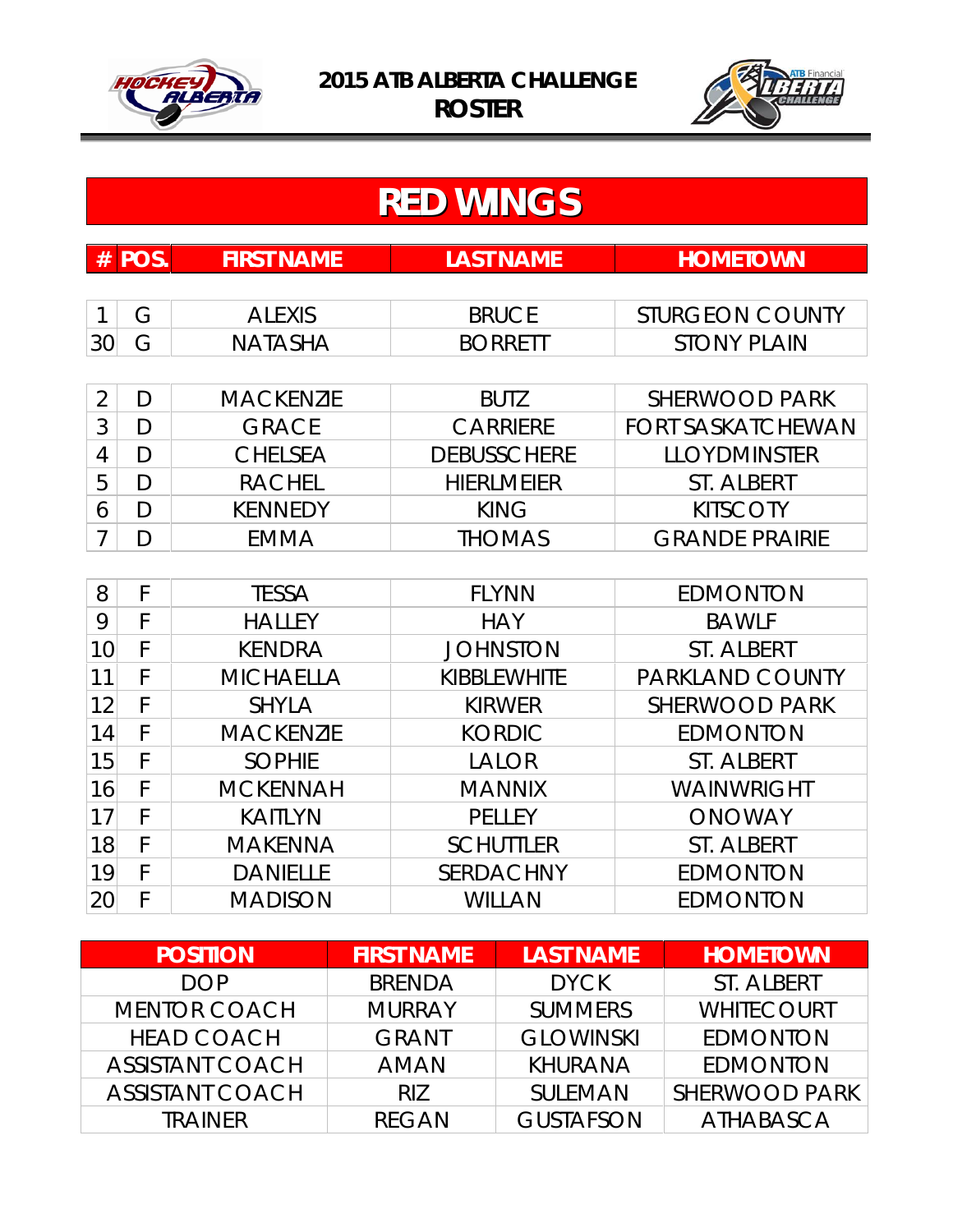



## **ROYALS**

| #  | <b>POS. FIRST NAME</b> | <b>LAST NAME</b> | <b>HOMETOWN</b>       |
|----|------------------------|------------------|-----------------------|
|    |                        |                  |                       |
|    | CAMRYN                 | <b>DREVER</b>    | EDMONTON              |
| 30 | <b>PAIGE</b>           | JASSMAN          | <b>GRANDE PRAIRIE</b> |

|   |        | <b>BRONWYN</b>   | <b>BJARNASON</b> | EDMONTON          |
|---|--------|------------------|------------------|-------------------|
| 3 | I)     | ABBY             | <b>FONTEYNE</b>  | <b>WETASKIWIN</b> |
| 4 | $\Box$ | <b>HANNAH</b>    | <b>MACDONALD</b> | <b>WETASKIWIN</b> |
| 5 |        | <b>STEPHANIE</b> | <b>MARKOWSKI</b> | <b>EDMONTON</b>   |
| 6 |        | <b>NFVF</b>      | <b>PALMER</b>    | <b>EDMONTON</b>   |
|   |        | <b>JAZMYNE</b>   | WARD             | SHERWOOD PARK     |

| 8  |   | <b>ELYSIA</b>    | <b>DAY</b>        | <b>GORDONDALE</b>     |
|----|---|------------------|-------------------|-----------------------|
| 9  |   | <b>STEPHANIE</b> | <b>FISCHER</b>    | <b>LLOYDMINSTER</b>   |
| 10 | F | <b>GRACE</b>     | <b>FLANAGAN</b>   | <b>EDMONTON</b>       |
| 11 |   | <b>KYLIE</b>     | <b>FOISY</b>      | ST. ALBERT            |
| 12 | F | <b>CHLOE</b>     | <b>GERALDES</b>   | <b>SHERWOOD PARK</b>  |
| 14 |   | <b>LYNDSEY</b>   | <b>JANES</b>      | <b>FORT MCMURRAY</b>  |
| 15 |   | <b>ELIZABETH</b> | LANG              | <b>EDMONTON</b>       |
| 16 |   | <b>TYRA</b>      | <b>MEROPOULIS</b> | <b>EDSON</b>          |
| 17 |   | <b>JENNA</b>     | <b>PLAMONDON</b>  | <b>LLOYDMINSTER</b>   |
| 18 |   | <b>JILLIAN</b>   | <b>SCHMIT</b>     | <b>EDMONTON</b>       |
| 19 |   | <b>TALIA</b>     | <b>TELIANI</b>    | <b>EDMONTON</b>       |
| 20 |   | <b>HAYLEY</b>    | <b>WATSON</b>     | <b>GRANDE PRAIRIE</b> |

| <b>POSITION</b>        | <b>FIRST NAME</b> | <b>LAST NAME</b> | <b>HOMETOWN</b>   |
|------------------------|-------------------|------------------|-------------------|
| <b>DOP</b>             | KIM               | <b>TURNER</b>    | <b>EDMONTON</b>   |
| <b>MENTOR COACH</b>    | LARRY             | <b>GOLBY</b>     | <b>CORONATION</b> |
| <b>HEAD COACH</b>      | <b>SARAH</b>      | <b>HILWORTH</b>  | <b>EDMONTON</b>   |
| <b>ASSISTANT COACH</b> | <b>BRITTANY</b>   | <b>ESPOSITO</b>  | <b>CALGARY</b>    |
| <b>ASSISTANT COACH</b> | <b>BRYAN</b>      | <b>TOLES</b>     | <b>EDMONTON</b>   |
| <b>TRAINFR</b>         | <b>DEANNA</b>     | <b>FSCH</b>      | WAINWRIGHT        |